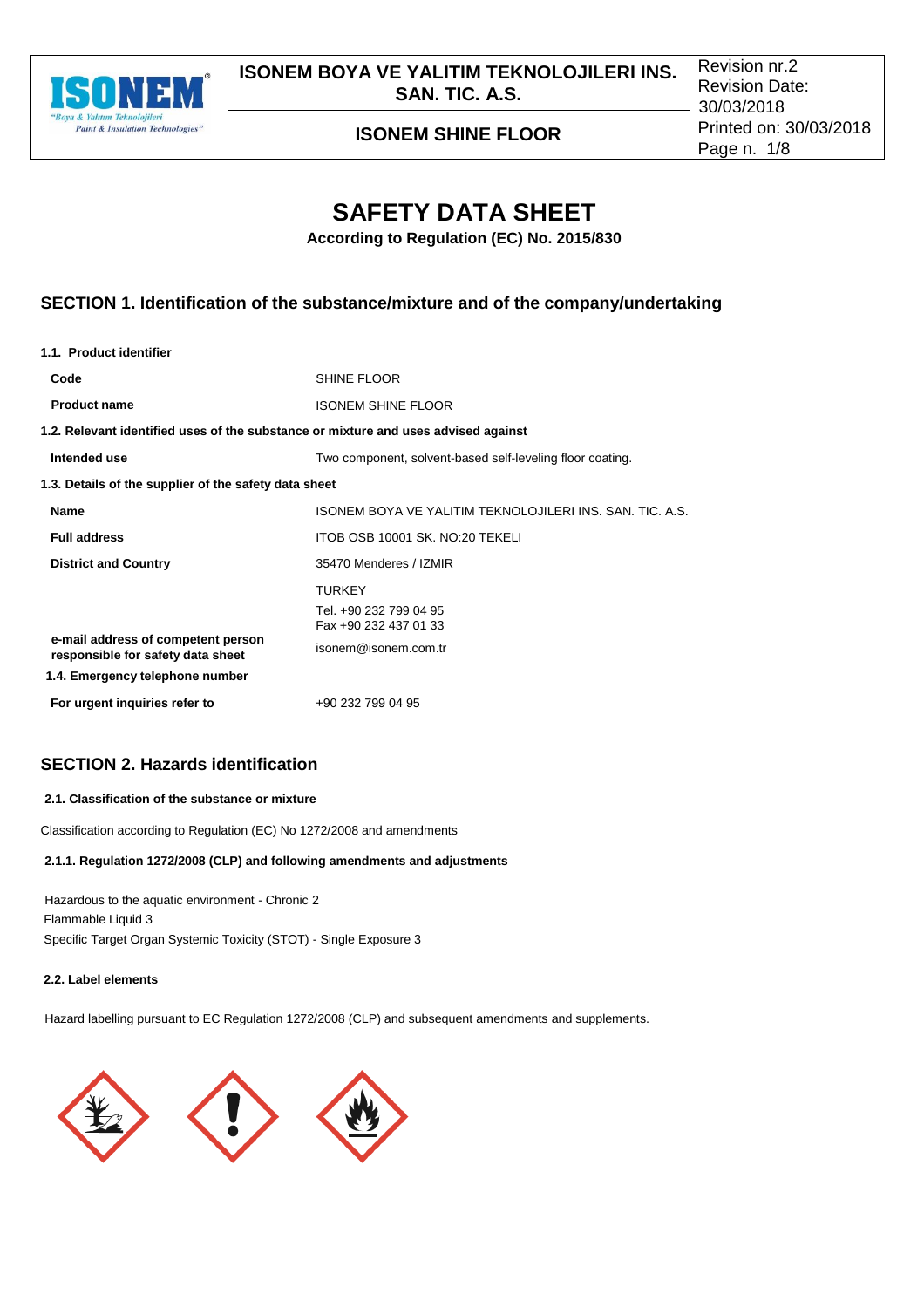

| Signal words:              | Danger                                                                                           |
|----------------------------|--------------------------------------------------------------------------------------------------|
| Hazard phrases (H-phrases) |                                                                                                  |
| H <sub>226</sub>           | Flammable liquid and vapour.                                                                     |
| H335                       | May cause respiratory irritation                                                                 |
| H336                       | May cause drowsiness or dizziness                                                                |
| H411                       | Toxic to aquatic life with long lasting effects.                                                 |
| Precautionary statements   |                                                                                                  |
| P <sub>210</sub>           | Keep away from heat/sparks/open flames/hot surfaces. - No smoking.                               |
| P <sub>261</sub>           | Avoid breathing dust/fume/gas/mist/vapours/spray.                                                |
| P <sub>273</sub>           | Avoid release to the environment.                                                                |
| P304 + P340                | IF INHALED: Remove victim to fresh air and keep at rest in a position comfortable for breathing. |
| P361                       | Remove/take off immediately all contaminated clothing.                                           |
| P370 + P378                | In case of fire: Use CO2, dry chemical, or foam for extinction.                                  |

#### **2.3. Other hazards**

Information not available.

## **SECTION 3. Composition/information on ingredients**

#### **3.1. Substances**

Product contains organic solvents. EUH066 Repeated exposure may cause skin dryness or cracking.

#### **3.2. Mixtures**

| <b>Component</b>           | CAS No.   | EC No.                   | %         | Siniflandirma (EC) No 1272/2008 (CLP)                                                                  |
|----------------------------|-----------|--------------------------|-----------|--------------------------------------------------------------------------------------------------------|
| hydrocarbons, C9 aromatics | 918-668-5 | $\overline{\phantom{a}}$ | $10 - 30$ | Aquatic Chronic 2; H411<br>Asp.Tox.1; H304<br>STOT SE 3: H336<br>STOT SE 3; H335<br>Flam. Lig. 3; H226 |

### **SECTION 4. First aid measures**

#### **4.1. Description of first aid measures**

| In case of excessive inhalation<br>In case of contact with skin | If there are any symptoms transfer the victim to clean air.<br>Remove contaminated clothing. Wash skin with soap and water. Do not use organic solvents or<br>thinners. |
|-----------------------------------------------------------------|-------------------------------------------------------------------------------------------------------------------------------------------------------------------------|
| In case of contact with eyes                                    | Flush eyes with water to remove product residue.                                                                                                                        |
| In case of ingestion                                            | Do not eat. Rinse mouth with water. Do not induce vomiting.                                                                                                             |

#### **4.2. Most important symptoms and effects, both acute and delayed**

| In case of excessive inhalation | Respiratory tract irritation, coughing, burning sensation in the nasal cavity.                                            |
|---------------------------------|---------------------------------------------------------------------------------------------------------------------------|
| In case of contact with skin    | Prolonged exposure (contact) with the product causes loss of fat in the skin which can cause<br>inflammation of the skin. |
| In case of contact with eyes    | Redness, tearing and irritation at sensitive persons.                                                                     |
| In case of ingestion            | In the case of large ingested amounts of product, sensitive individuals may experience nausea,<br>vomiting and diarrhea.  |

**4.3. Indication of any immediate medical attention and special treatment needed**

No data available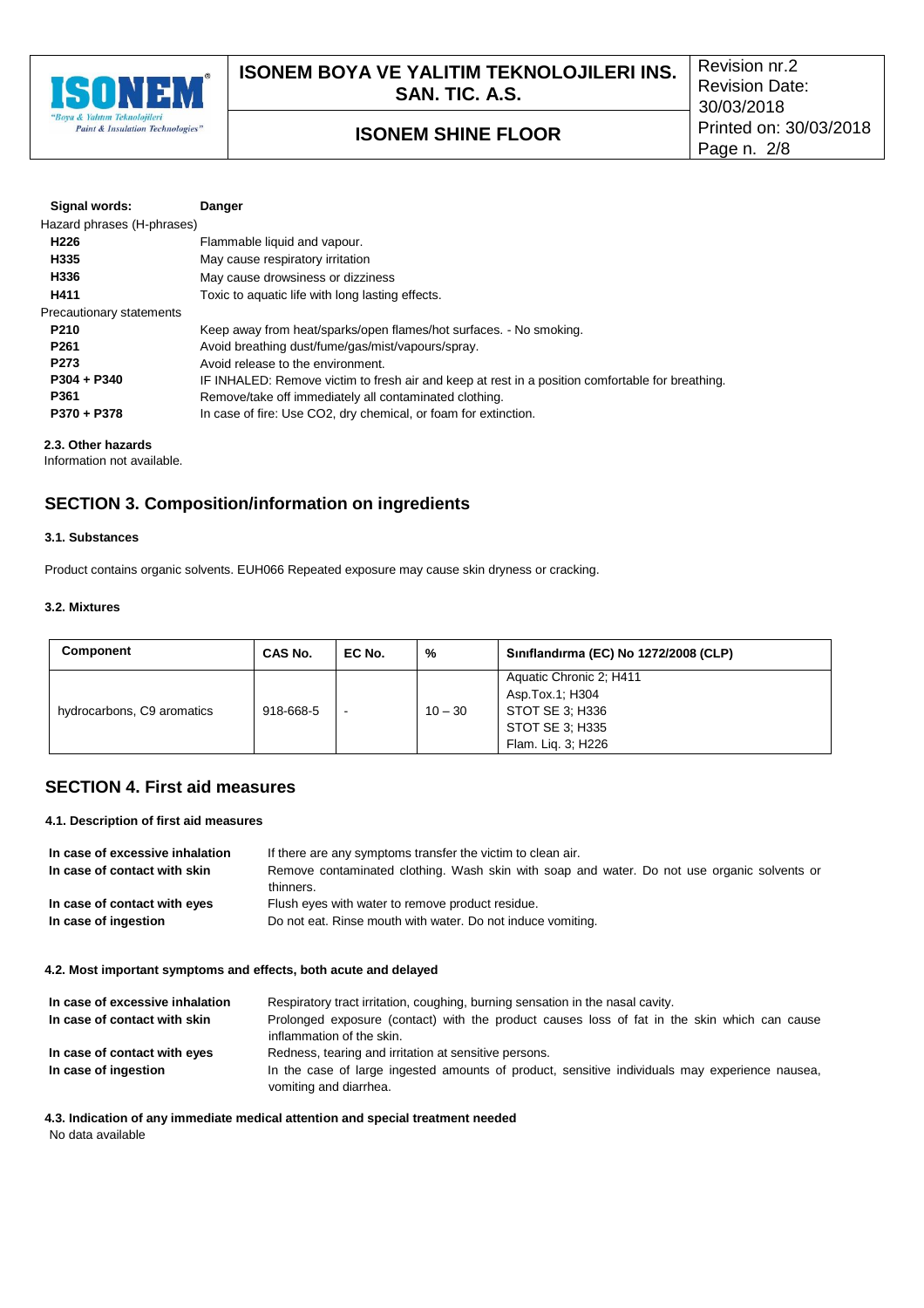

### **SECTION 5. Firefighting measures**

| 5.1. Extinguishing media                |                                                                                                                                                                                                                                   |
|-----------------------------------------|-----------------------------------------------------------------------------------------------------------------------------------------------------------------------------------------------------------------------------------|
| <b>SUITABLE EXTINGUISHING EQUIPMENT</b> | Foam, powder, carbon dioxide, inert gas or INERGEN FM 200 (started phase fire<br>fighting), water fog.                                                                                                                            |
| UNSUITABLE EXTINGUISHING EQUIPMENT      | Water jet, unless USED ONLY for water mist to cool containers with flammable<br>products. Remove all possible sources of ignition: open flame, lit cigarette, sparkling of<br>tools and equipment. Close packagings with product. |

#### **5.2. Special hazards arising from the substance or mixture**

#### **Specific methods of extinguishing fire**

Extinguish fire in wind direction. Cool down vessels with product, which do not burn with dispersed water, prevent leakage of the product and place them in a safety place. The possibility of formation man harmful gases and thick smoke during the fire. The use of protective mask with filter A is mandatory.

#### **5.3. Advice for firefighters**

#### **Special equipment to protect firefighters**

Independent fire extinguisher on compressed air, a full fire-fighting equipment to protect the body.

### **SECTION 6. Accidental release measures**

#### **6.1. Personal precautions, protective equipment and emergency procedures.**

| <b>Personal precautions</b>      | Remove possible sources of ignition (flame, lit cigarette, sparkling etc.). Protect respiratory system<br>against inhalation of vapours. Provide good ventilation.                              |
|----------------------------------|-------------------------------------------------------------------------------------------------------------------------------------------------------------------------------------------------|
| 6.2. Environmental precautions   |                                                                                                                                                                                                 |
| <b>Environmental precautions</b> | Prevent leakage into water, water dams, cellars, caves or sewage system.<br>Prevent outflow into water, water dams, cellars, caves or sewage system and vapour accumulation in<br>closed rooms. |

#### **6.3. Methods and material for containment and cleaning up**

**Methods of cleaning up** Absorb the outflown product and mix it with soil, sand or other absorptive materials for liquids. Leave waste to the authorized waste collectors.

#### **6.4. Reference to other sections**

See Sections 8 and 13 for additional information.

### **SECTION 7. Handling and storage**

#### **7.1. Precautions for safe handling**

#### **Personal precautions**

At the use product vapours may produce flammable/explosive mixtures of vapours and air. During the pumping static electrification may occur. Emptying of static electrification, which could cause fire. At the decanting of larger quantities assure conductivity with binding and earthing of complete equipment. Prevent contact with hot objects, sparkles, flame and sources of ignition.

### **Advice on safe handling**

Do not smoke, drink or eat while handling the product. Do not breathe vapors, avoid contact with skin and eyes. At work wear cotton overalls or coveralls, nitrile rubber gloves and safety glasses with side shields.

#### **7.2. Conditions for safe storage, including any incompatibilities**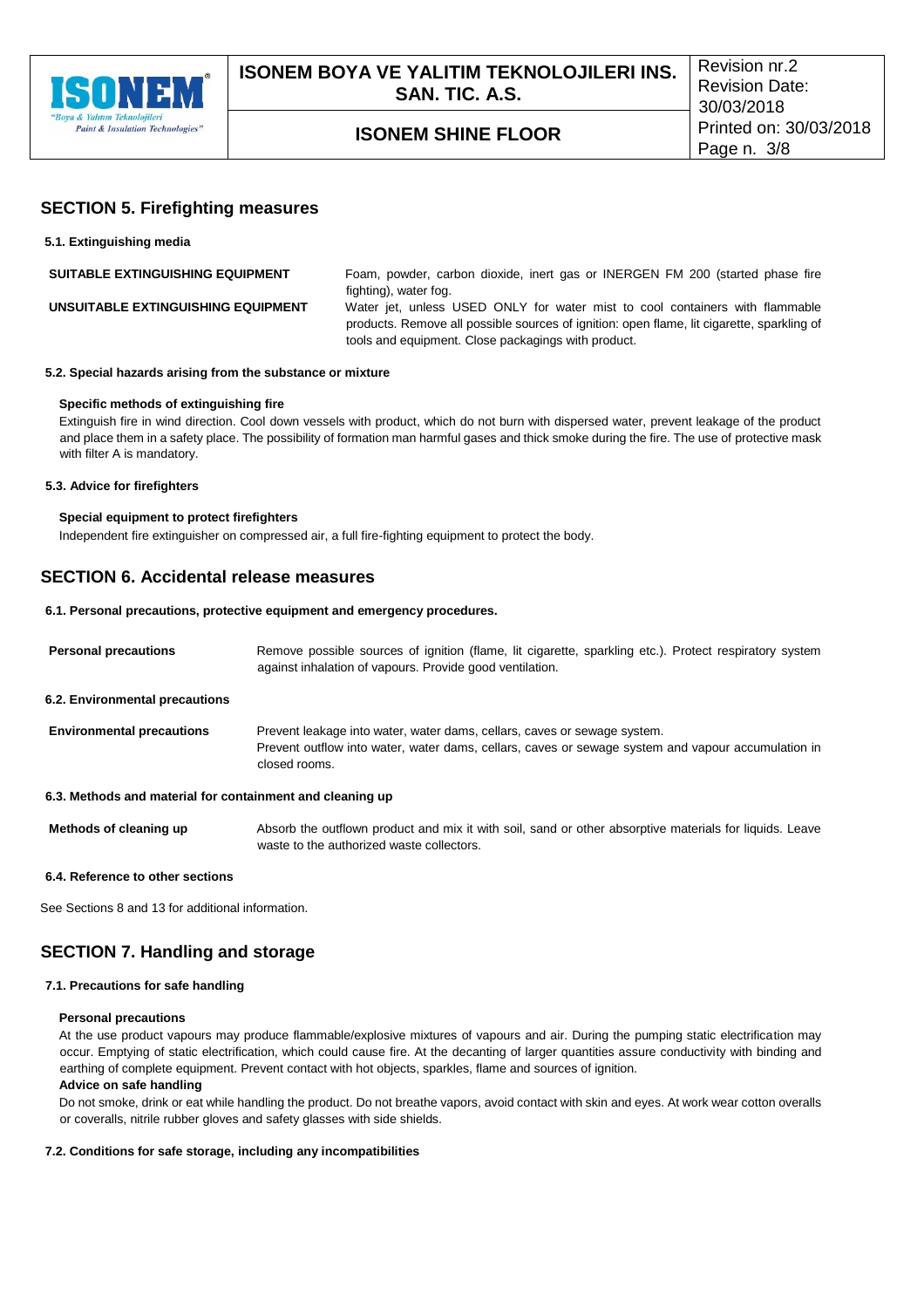

#### **Technical measures and conditions**

SUITABLE: Store in tightly closed vessels in a cool and ventilated room. Prevent the formation of static electrification. UNSUITABLE: Storage in the room together with chemicals (oxidants, acids) may cause fire. In the warehouse there should be no tools or machines, which are the source of sparkling. Store in an upright position.

#### **7.3. Specific end use(s)**

No further relevant information available.

### **SECTION 8. Exposure controls/personal protection**

#### **8.1. Control parameters**

The prescribed of threshold limit value (TLV) for occupational exposure to hazardous substances in the atmosphere post the Regulation on the safety of employees from risks against chemical substance exposure at work:

No exposure limits exist for the constituents of this product. No engineering controls are likely to be required to maintain operator comfort under normal conditions of use.

DNEL = Derived No Effect Level

| Component Data:               |                                                                                                                                                                                                                                                                    |
|-------------------------------|--------------------------------------------------------------------------------------------------------------------------------------------------------------------------------------------------------------------------------------------------------------------|
| <b>Chemical Name</b>          | Population   Exposure   Effects   Values (units)                                                                                                                                                                                                                   |
| hydrocarbons, C9 aromatics    | Workers Long-term dermal Systemic effects 25 mg/kg/bw/day                                                                                                                                                                                                          |
|                               | Workers Long-term oral Systemic effects 150 mg/m3                                                                                                                                                                                                                  |
|                               | Consumers Long-term dermal Systemic effects 11 mg/kg/bw/day                                                                                                                                                                                                        |
|                               | Consumers Long-term inhalational 32 mg/m3                                                                                                                                                                                                                          |
|                               | Workers Long-term inhalational Systemic effects 150 mg/m3                                                                                                                                                                                                          |
| 8.2. Exposure controls        |                                                                                                                                                                                                                                                                    |
| <b>Respiratory protection</b> | When used in confined spaces, prolonged work, wear protective mask for the whole face with filter "A".<br>In case that the oxygen concentration in the air of work room falls under 17 %, use independent<br>respirator with an open circle on the compressed air. |
| <b>Hand protection</b>        | At several contacts with the product use gloves made of nytril rubber with thickness 0,40 mm, in contact<br>with drops of product (minor contacts) the gloves made of nytril rubber of thickness 0,11 mm.                                                          |
| Eye protection                | At the low concentrations in the air wear protective goggles, at high concentrations the protective mask<br>for the whole face.                                                                                                                                    |
| <b>Skin protection</b>        | In normal conditions wear clothes made of cotton and suitable footwear. In case the possibility of outflow                                                                                                                                                         |
|                               | is high, use the clothes and footwear resistant to chemicals (PVC, rubber).                                                                                                                                                                                        |

#### **SECTION 9. Physical and chemical properties 9.1. Information on basic physical and chemical properties**

| Appearance                       | Liquid         |
|----------------------------------|----------------|
| Colour                           | Transparent    |
| Odour                            | Not available  |
| Odour threshold.                 | Not available  |
| рH                               | Not applicable |
| Melting point / freezing point.  | Not available  |
| Initial boiling point.           | Not available  |
| Boiling range.                   | Not available  |
| Flash point.                     | > 21           |
| <b>Evaporation Rate</b>          | Not available  |
| Flammability of solids and gases | Not available  |
| Lower inflammability limit.      | Not available  |
| Upper inflammability limit.      | Not available  |
| Lower explosive limit.           | Not available  |
| Upper explosive limit.           | Not available  |
| Vapour pressure.                 | Not available  |
|                                  |                |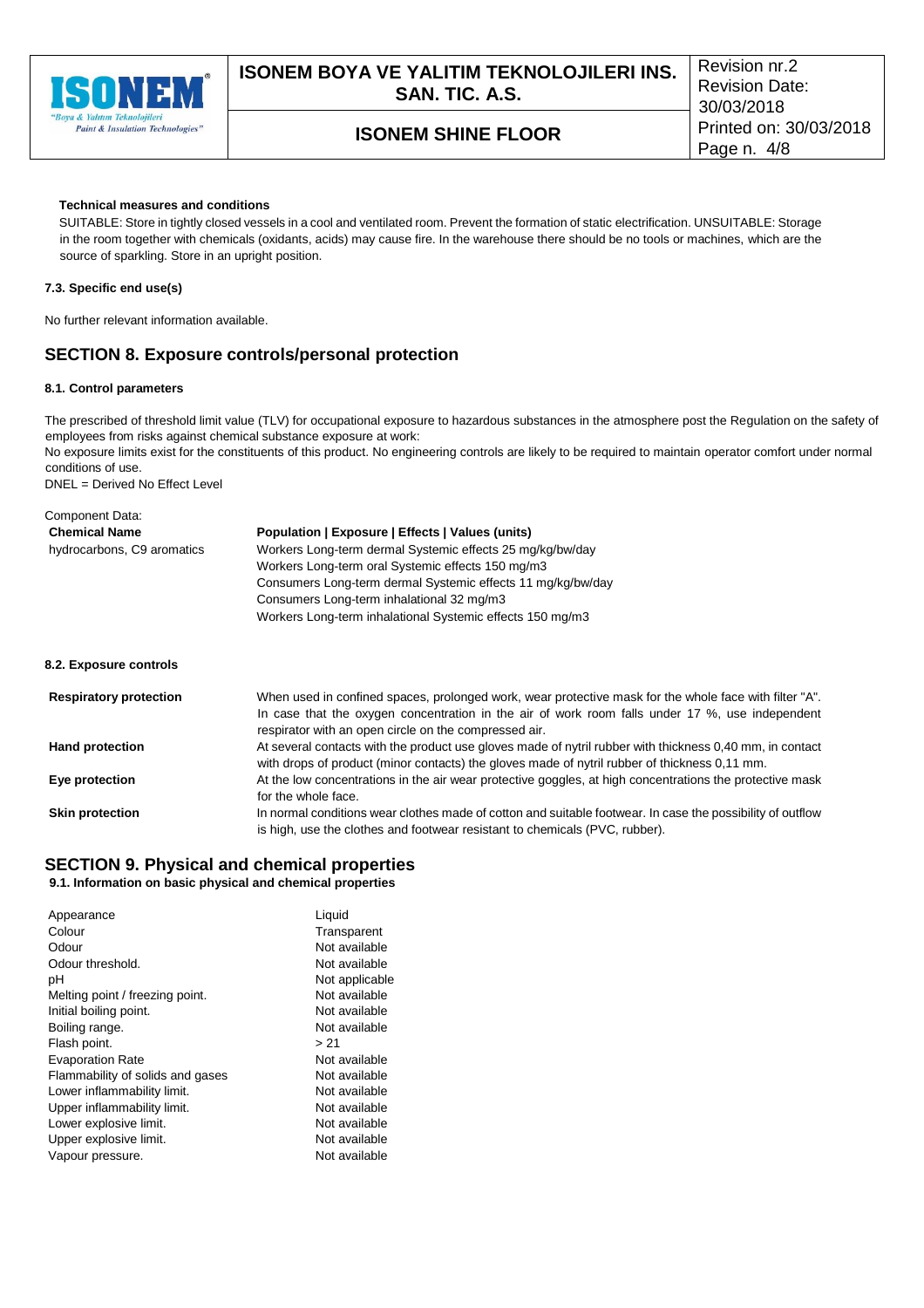

| Vapour density                         |
|----------------------------------------|
| Relative density.                      |
| Solubility                             |
| Partition coefficient: n-octanol/water |
| Auto-ignition temperature.             |
| Decomposition temperature.             |
| Viscosity                              |
| <b>Explosive properties</b>            |
| Oxidising properties                   |

Not available  $1,00 \pm 0,1$ Not available Not available Not available Not available. 500 - 1000 Not available Not available

### **SECTION 10. Stability and reactivity**

#### **10.1. Reactivity**

Stable - when used in accordance with the instructions.

#### **10.2. Chemical stability**

The product is stable under conditions in accordance with the instructions and proper storage.

#### **10.3. Possibility of hazardous reactions**

The presence of open flame or hazardous materials. Avoid contact of product with heat, sparks, flames and other ignition sources.

#### **10.4. Conditions to avoid**

No data available

#### **10.5. Incompatible materials**

The product is non-reactive and compatible with majority of substances, except with extreme oxidants. Keep the product in the original packaging. Do not mix with other products.

**10.6. Hazardous decomposition products**

No data available

### **SECTION 11. Toxicological information**

#### **11.1. Information on toxicological effects**

| (a) acute toxicity:                   |                                                                               |
|---------------------------------------|-------------------------------------------------------------------------------|
| ORAL                                  | None data known                                                               |
| <b>DERMAL</b>                         | None data known                                                               |
| <b>INHALATIONAL</b>                   | None data known                                                               |
| Special precautionary measures        | Product does not contain components classified as acute toxic.                |
| (b) skin corrosion/irritation:        |                                                                               |
| <b>Skin</b>                           | None data known                                                               |
| Special precautionary measures        | Product does not contain components classified as corrosive/irritant to skin. |
| c) serious eye damage/irritation      |                                                                               |
| Eyes                                  | None data known                                                               |
| Special precautionary measures        | Product does not contain components classified as causing eye demage.         |
| (d) respiratory or skin sensitisation |                                                                               |
| <b>Skin</b>                           | None data known                                                               |
| Special precautionary measures        | Product does not contain components classified as causing skin sensitivity.   |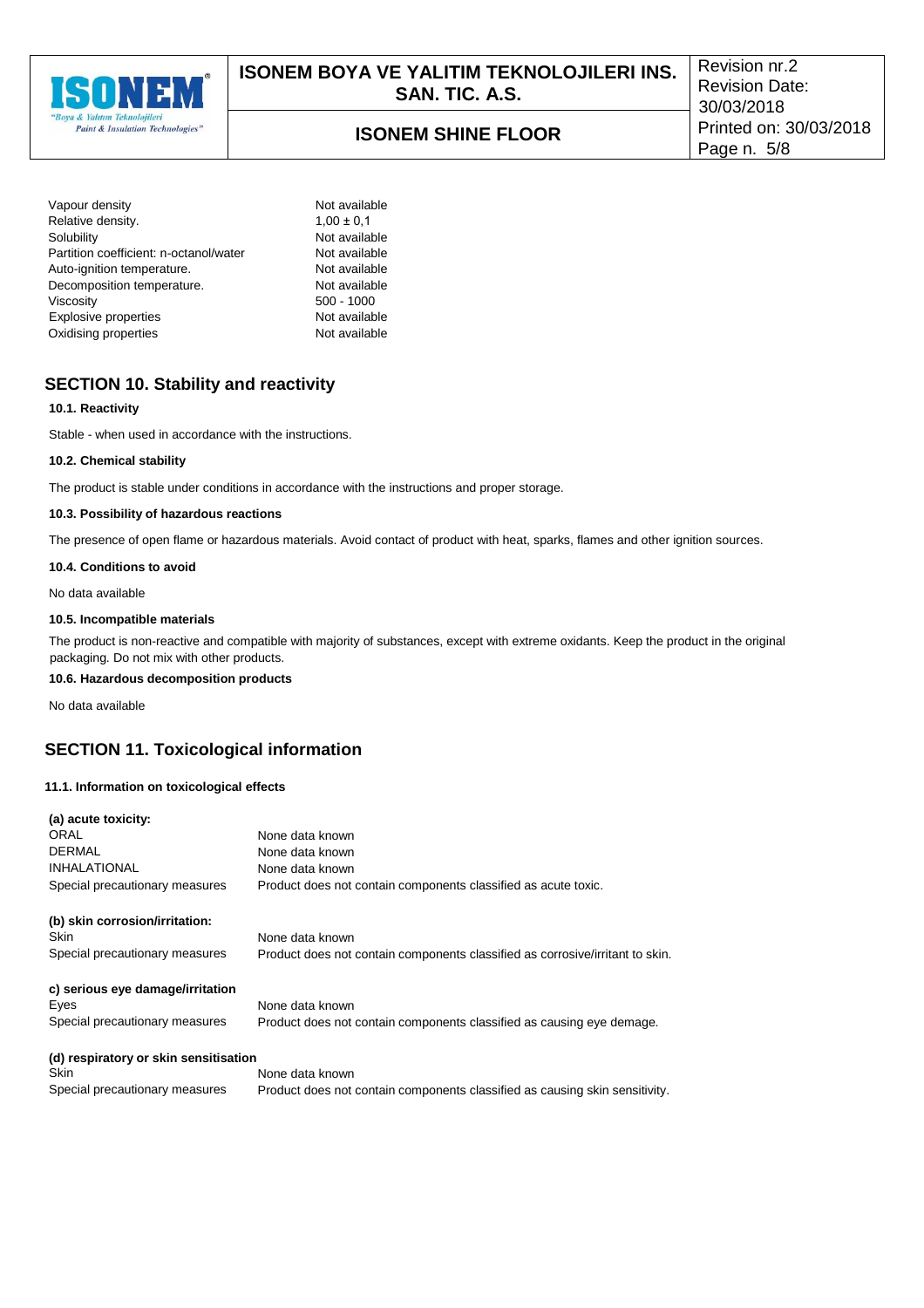

## **ISONEM BOYA VE YALITIM TEKNOLOJILERI INS. SAN. TIC. A.S.**

## **ISONEM SHINE FLOOR**

Revision nr.2 Revision Date: 30/03/2018 Printed on: 30/03/2018 Page n. 6/8

product mayl have long lasting effects to aquatic life.

| (e) germ cell mutagenicity     |                                                                                                   |
|--------------------------------|---------------------------------------------------------------------------------------------------|
| Exposure to product            | None data known                                                                                   |
| Special precautionary measures | Product does not contain components classified as mutagenic.                                      |
| (f) carcinogenicity            |                                                                                                   |
| Exposure to product            | None data known                                                                                   |
| Special precautionary measures | Product does not contain components classified as cancerogenic.                                   |
| (g) reproductive toxicity      |                                                                                                   |
| Exposure to product            | None data known                                                                                   |
| Special precautionary measures | Product does not contain components classified as being reprotoxic.                               |
| (h) STOT-single exposure       |                                                                                                   |
| Exposure to product            | May cause respiratory irritation. May cause drowsiness or dizziness.                              |
| Special precautionary measures | Use only outdoors or in a well-ventilated area.                                                   |
| (i) STOT-repeated exposure     |                                                                                                   |
|                                | Product does not contain components classified as causing harmful effect to organs on repeated or |
| Special precautionary measures | prolonged exposure.                                                                               |
| (j) aspiration hazard          |                                                                                                   |
| <b>INHALATIONAL</b>            | Product contains components which may cause aspiration hazard, but kinematic viskosity is high    |
|                                | enough that product is not classified with aspiration hazard.                                     |
| Special precautionary measures | Do NOT induce vomiting.                                                                           |

## **SECTION 12. Ecological information**

#### **12.1. Toxicity**

#### **Ecotoxicity - Data on components**

The product contains components that are toxic to fish and aquatic environment.

| <b>Chemical Name</b>                     | Ecotoxicity conc.                                                                         |  |  |  |
|------------------------------------------|-------------------------------------------------------------------------------------------|--|--|--|
| hydrocarbons, C9 aromatics               | EC 50, 48 h: Daphnia = $3.2 \text{ mg/l}$<br>Aquatic LC50 (96h) fish = $9.2 \text{ mg/l}$ |  |  |  |
| 12.2. Persistence and degradability      |                                                                                           |  |  |  |
| Biodegradation                           | No data available                                                                         |  |  |  |
| 12.3. Bioaccumulative potential          |                                                                                           |  |  |  |
| <b>Bioconcentration</b>                  | No data available                                                                         |  |  |  |
| 12.4. Mobility in soil                   |                                                                                           |  |  |  |
| Mobility                                 | No data available                                                                         |  |  |  |
| 12.5. Results of PBT and vPvB assessment |                                                                                           |  |  |  |
| PBT and vPvB                             | No data available                                                                         |  |  |  |
| 12.6. Other adverse effects              |                                                                                           |  |  |  |
| Ecotoxicity - Data on components         | Based on the classification of components.                                                |  |  |  |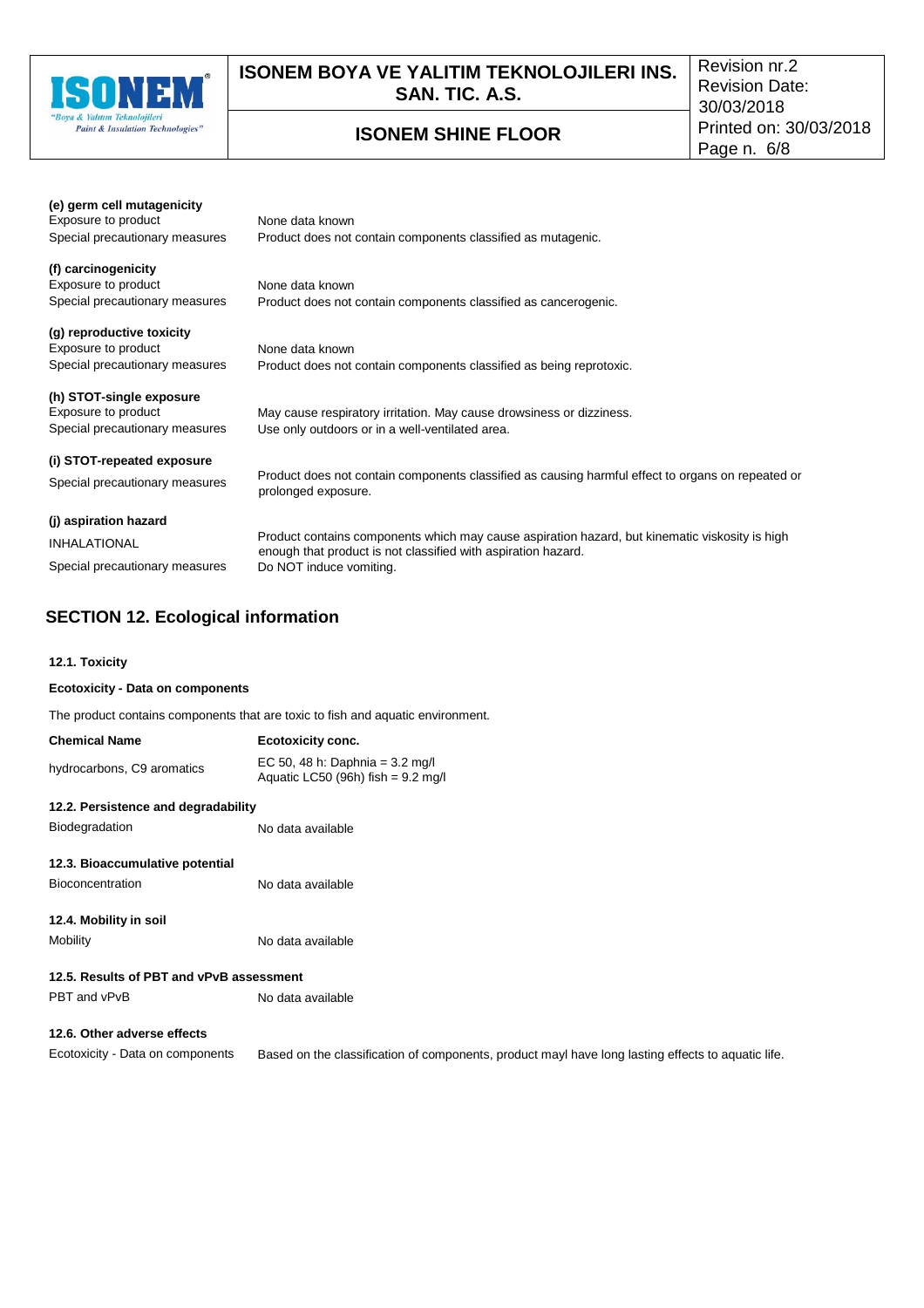

## **SECTION 13. Disposal considerations**

#### **13.1. Waste treatment methods**

Organic materials, especially when classified as hazardous waste, be disposed of by thermal treatment or incineration at approved facilities. All local and national regulations should be followed.

### **SECTION 14. Transport information**

|                                                                                              | Transport by road/by<br>railway - ADR/RID:                                                 | Transport by sea - IMDG:                            | Air transport (IATA):                      |  |
|----------------------------------------------------------------------------------------------|--------------------------------------------------------------------------------------------|-----------------------------------------------------|--------------------------------------------|--|
| 14.1. UN number                                                                              | 1866                                                                                       | 1866                                                | 1866                                       |  |
| 14.2. UN proper shipping<br>name                                                             | <b>RESIN SOLUTION</b>                                                                      | <b>RESIN SOLUTION</b><br>hydrocarbons, C9 aromatics | <b>RESIN SOLUTION</b>                      |  |
| 14.3. Transport hazard<br>class(es)                                                          | 3                                                                                          | 3                                                   | 3                                          |  |
| 14.4. Packing group                                                                          | Ш                                                                                          | III                                                 | III                                        |  |
| Label                                                                                        |                                                                                            |                                                     |                                            |  |
| Hazard number                                                                                | 30                                                                                         | 30                                                  | 30                                         |  |
| Tunnel restriction code                                                                      | (D/E)                                                                                      |                                                     |                                            |  |
| Limited quantities                                                                           | packages: inner: $=< 5$ units; outer: $=< 30$ units                                        |                                                     |                                            |  |
| Orange board                                                                                 | 30<br>1866                                                                                 |                                                     |                                            |  |
| Instructions for<br>emergency<br>EmS                                                         |                                                                                            | F-E, S-E                                            |                                            |  |
| 14.5. Environmental hazards                                                                  | <b>ENVIRONMENTALLY</b><br><b>HAZARDOUS</b>                                                 | Marine pollutant.                                   | <b>ENVIRONMENTALLY</b><br><b>HAZARDOUS</b> |  |
| 14.6. Special precautions for<br>user                                                        | Transport with respecting transport labels and the requests of transportation legislation. |                                                     |                                            |  |
| Transport in<br>bulk<br>14.7.<br>according to Annex II of<br>MARPOL73/78 and the IBC<br>Code | Not applicable                                                                             |                                                     |                                            |  |